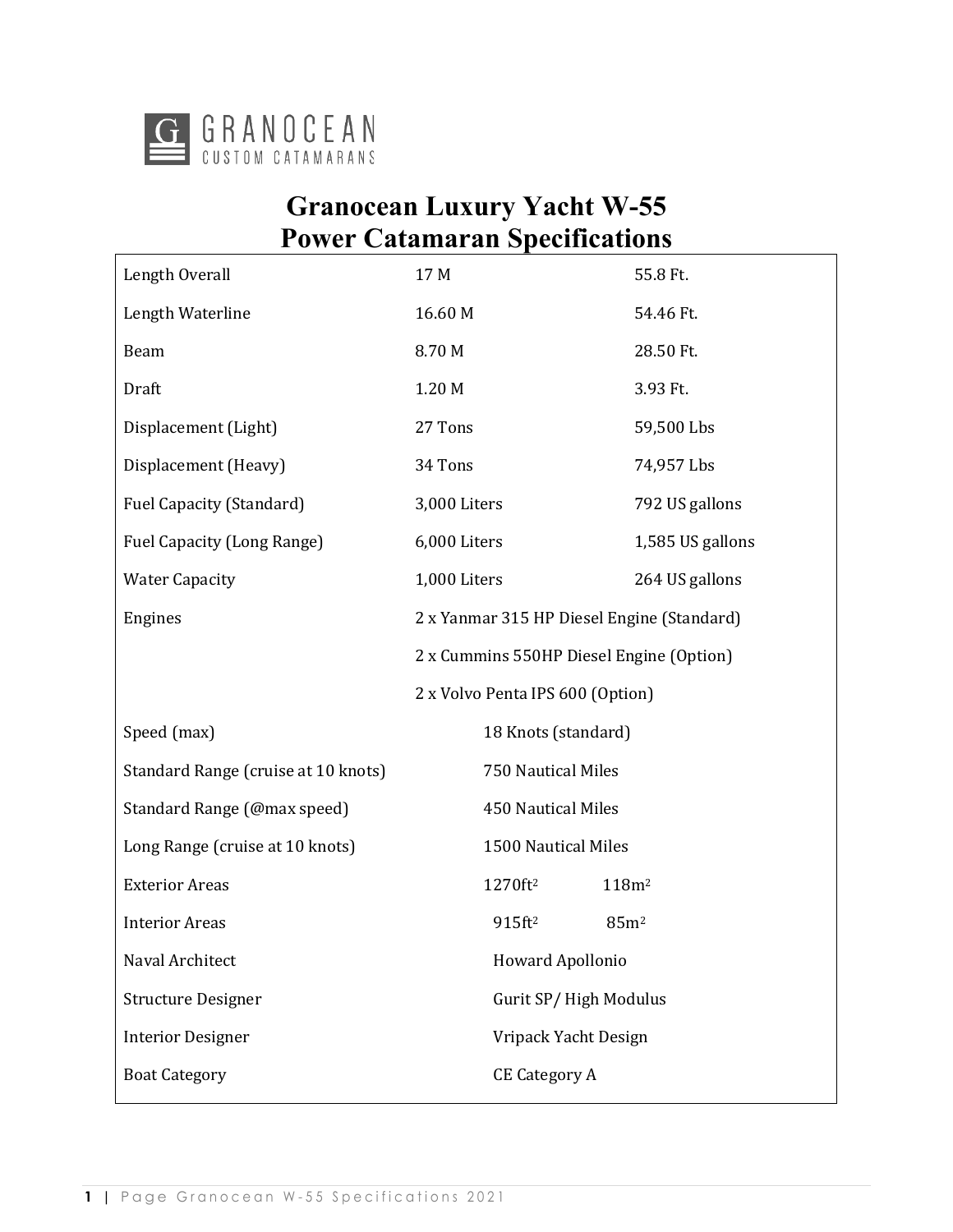#### **Structure**

- 1. Hull lamination according to EN ISO 12215-5 structure standard
- 2. Built in accordance with HPI Verification services
- 3. Composite fiberglass infused hull & deck
- 4. Hull, deck & superstructure built of light weight fiberglass composite with closed cell PVC foam/honey comb as core material
- 5. Interior structural components all properly bonded to hull & deck

#### **Hull & Deck Exterior General**

- 1. White gel coat on all superstructure and hull (Option: colored gelcoat / painted hull)
- 2. International Interlux antifouling paint
- 3. Main deck non skid deck (Option: teak decking or Flexiteek PVC/Seacork teak decking)
- 4. Electric windlass Lewmar V4 with chain counter & footswitches
- 5. One 50kg stainless steel delta anchor fitting at bow with chain stopper
- 6. 100m 12mm G30 galvanized anchor chain
- 7. 316 stainless steel safety stainless steel handrails throughout
- 8. Anchor bridle with shackle & pad eyes fitted
- 9. Eight (8) heavy duty 10" 316L stainless steel cleats
- 10. Two (2) pop-up 6" 316L stainless steel cleats on transom platform
- 11. One stainless steel Sampson post at bow
- 12. One stainless steel tow ring at transom
- 13. Eight (8) fender locks
- 14. Double layer tinted safety glass windows
- 15. Four (4) Lewmar large low profile deck hatch
- 16. Lewmar hull safety glass with Six (6) integrated flush openable portlights
- 17. Two (2) Vetus escape hatch underside
- 18. Lewmar wide opening triple sliding doors with stainless steel trim to salon
- 19. Stainless steel rub rail along hull side
- 20. Freshwater deck wash-down
- 21. Dual freshwater & seawater anchor chain wash down
- 22. Two  $(2)$  Whale transom shower with hot/cold water
- 23. Stainless steel folding swimming ladder
- 24. Two zinc anodes on transom for bonding system
- 25. Two (2) stainless steel deck water fillers
- 26. Two (2) stainless steel deck fuel fillers
- 27. Two (2) stainless steel deck waste pump outs
- 28. Stainless steel flag post on flybridge
- 29. 316 stainless steel thru hull fittings above waterline
- 30. Bronze through-hull fittings below waterline
- 31. Boat name in custom designed 316L stainless steel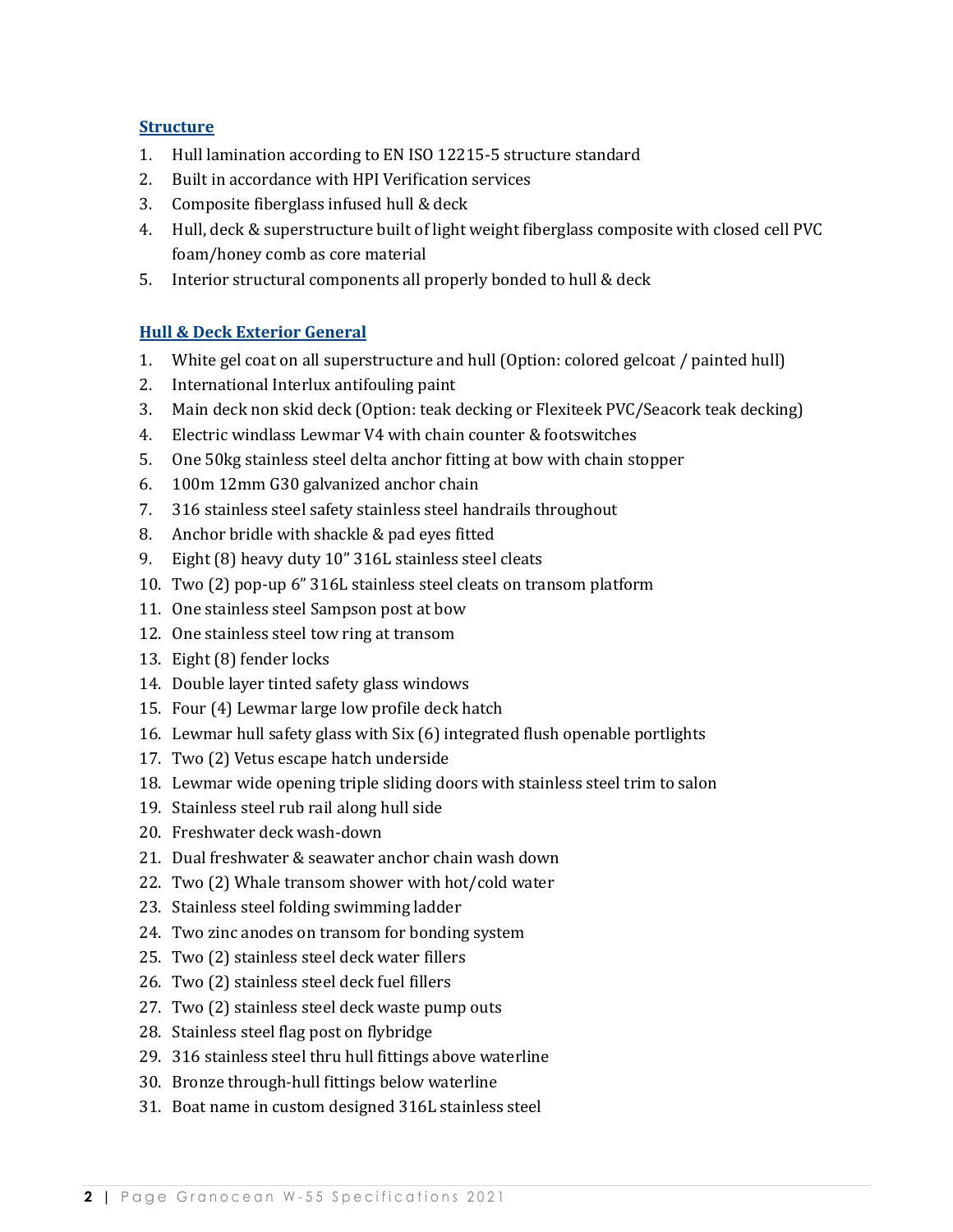- 32. Soffkin Marine vinyl exterior upholstery
- 33. Mooring kit includes six (6) fenders and five (5) 18mm Moorings lines
- 34. (Option: Upgrade exterior upholstery to Sunbrella)
- 35. (Option: Upgrade exterior upholstery to Ultraleather)

#### **Cockpit**

- 1. Covered aft deck with overhead lights
- 2. Large settee with Soffkin Kalmin marine vinyl cushions
- 3. L-shaped settee with Soffkin Kalmin marine vinyl cushions
- 4. Storage under seating
- 5. Two (2) Teak cockpit dining tables
- 6. Watertight engine access hatches
- 7. Custom shoe/sandal storage locker
- 8. Storage lockers on deck
- 9. Teak or Cork if specified grate at entry to salon
- 10. Molded Staircase with teak/cork steps to flybridge
- 11. LED Courtesy floor lighting throughout
- 12. LED Flood lights for transom platform
- 13. Vimar water-proof sockets
- 14. Two (2) waterproof Fusion FR6021 6 inch speakers connected to inside helm stereo
- 15. Day head fitted with Tecma electric toilet, sink & shower head
- 16. (Option: Vitrifrigo undercounter fridge in cockpit storage)
- 17. (Option: Kenyon Electric BBQ)
- 18. (Option: Tenderlift transom hydraulic platform 650kg or 900kg)

#### **Foredeck**

- 1. Weathertight door built to CE Area IIA to bow lounge
- 2. Large sunpads with Soffkin Kalmin marine vinyl cushions
- 3. Seating area facing forward with Soffkin Kalmin marine vinyl cushions
- 4. Central storage locker with cup holders
- 5. Insulated icebox locker under settee
- 6. Anchor chain locker
- 7. Two (2) large fender lockers below sun pads
- 8. Two (2) waterproof Fusion FR6021 6 inch speakers connected to inside helm stereo
- 9. Vimar water-proof sockets
- 10. (Option: Two (2) Quick pop-up lights next to sunpads)
- 11. (Option: Vitrifrigo undercounter fridge under settee)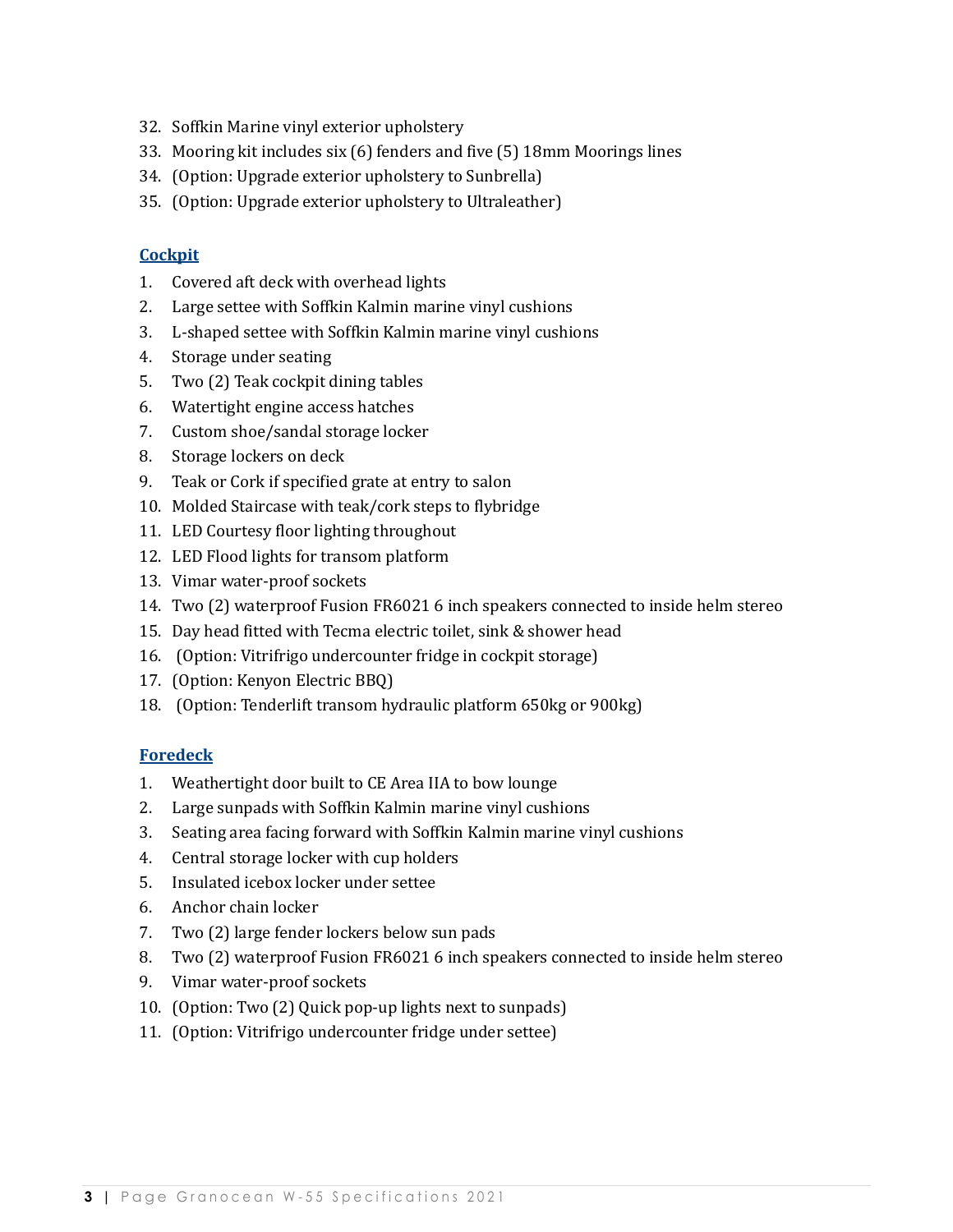## **Flybridge**

- 1. Molded stairs with teak/cork steps to flybridge with SS handrail
- 2. Lewmar hatch cover over staircase opening
- 3. Covered fly bridge with LED overhead lights
- 4. Wet bar including Corian top with built-in sink, tap
- 5. Large C-shaped settee for 10 with Soffkin Kalmin marine vinyl cushion and storage underneath
- 6. Two  $(2)$  Teak dining tables
- 7. Sun lounges with Soffkin Kalmin marine vinyl cushion and storage underneath
- 8. Helm with double seats complete with steering, throttle, VHF and chart-plotter
- 9. Acrylic windshield
- 10. Large storage locker
- 11. Vimar water-proof sockets
- 12. LED Courtesy floor lighting throughout
- 13. Instrument mast on hard top
- 14. Two (2) waterproof Fusion FR6021 6 inch speakers connected to inside helm stereo
- 15. (Option: Vitrifrigo Undercounter fridge)
- 16. (Option: Kenyon Electric BBQ grill)
- 17. (Option: Besenzoni flybridge extendable hydraulic crane 400kg or 680kg)
- 18. (Option: Solar Panels on hardtop max total 2000W together with battery upgrade)

## **Upper Deck Option: Enclosed Flybridge Version**

- 1. Enclosed Flybridge with 16k BTU Frigomar inverter air conditioning equipped
- 2. C shaped settee with Soffkin marine vinyl cushion for 10 with coffee table
- 3. Lewmar wide open sliding door with stainless steel trim to aft upper deck
- 4. Head fitted with Tecma electric toilet, sink & shower
- 5. Exterior settee for two with Soffkin Marine vinyl cushion

## **Upper Deck Option: Enclosed Flybridge Owner Suite Version**

- 1. Enclosed Flybridge with 16k BTU Frigomar inverter air conditioning equipped
- 2. Queen size berth (153cm x 204cm)
- 3. L shaped settee for  $4~6$  with Soffkin marine vinyl cushion
- 4. Lewmar wide open sliding door with stainless steel trim to aft upper deck
- 5. Head fitted with Tecma electric toilet, sink & dedicated shower room
- 6. Exterior settee for two with Soffkin Marine vinyl cushion

## **General Interior Finishes**

- 1. General interior finishing to be in soft vinyl leather and wooden veneer with satin finish
- 2. Furniture to be combination of solid wood and veneer with satin finish
- 3. Overhead finished in soft Soffkin vinyl leather panels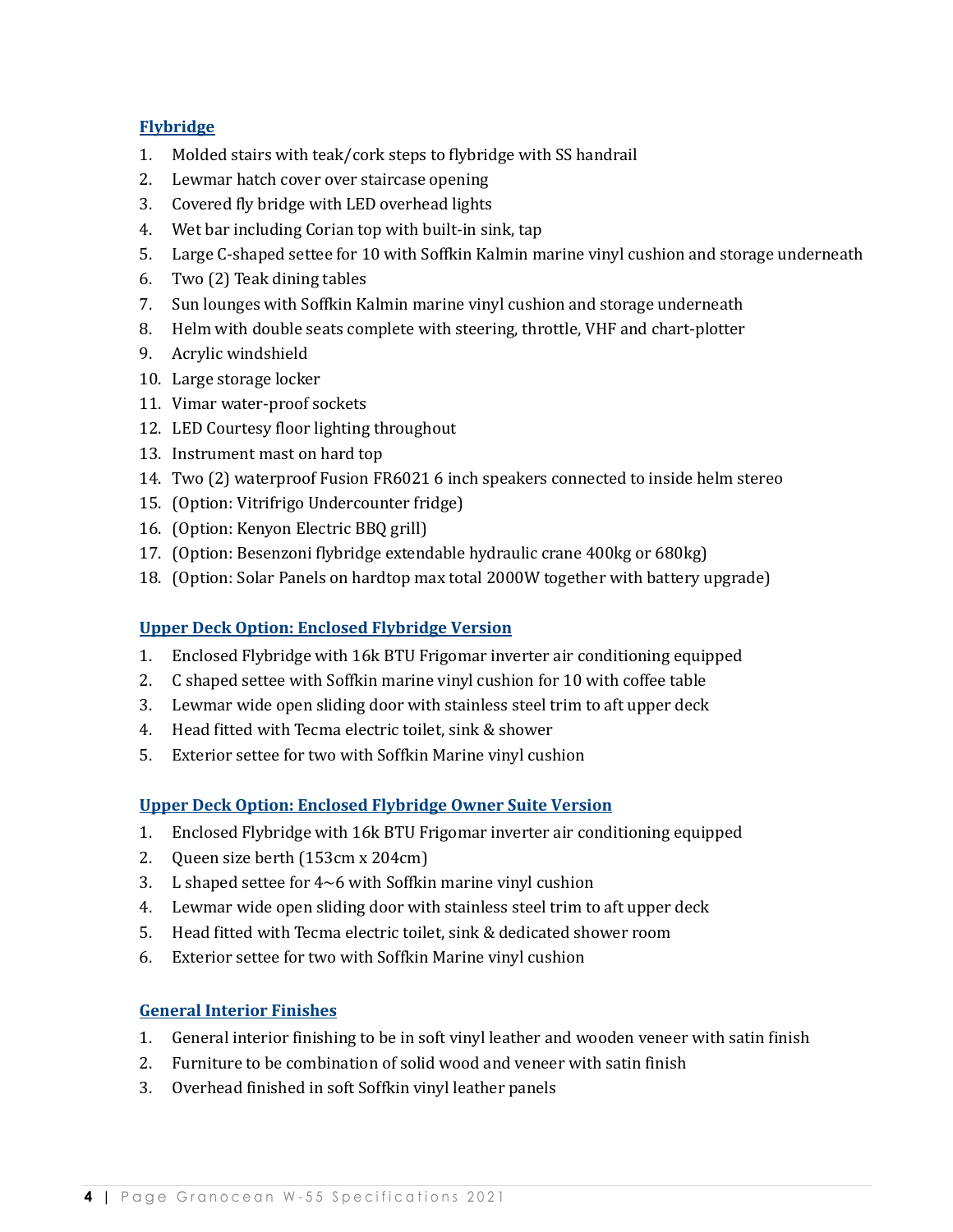- 4. Composite non porous membrane flooring with non-slip stripes for staircases
- 5. Cedar wood for all hanging closet's backing panel
- 6. (Option: Hardwood floor throughout)
- 7. Heads finished with gel coat with Corian countertops
- 8. High quality entrance chrome door lock and stainless steel cabinet door locks subjected to shipyard's standard selections
- 9. High quality Lamp interior hardware
- 10. DC LED ceiling and courtesy lighting throughout. Lighting fixtures subjected to shipyard's standard selections
- 11. Roll down shades for all cabins and heads
- 12. (Option: Genuine leather sofa cushions)
- 13. (Option: Granite tops with honeycomb backing (galley and heads))

## **Salon**

- 1. Panoramic view through large laminated fixed windows
- 2. Lewmar wide open sliding salon doors with stainless steel trim
- 3. Roca windscreen wipers with spray wash, on/off/3 speeds function
- 4. Seating with Soffkin leatherette cushions
- 5. 50 inch Samsung salon flip down or pop up TV subjected to final GA
- 6. Cabin access companionways with SS handrails
- 7. U-shaped Galley
- 8. Corian countertops with storage
- 9. Double Kohler stainless steel sinks
- 10. Siemens or similar Full height refrigerator and freezer unit ...
- 11. Siemens or similar three burner electric convection cooktop
- 12. Siemens or similar extraction hood
- 13. Siemens or similar Oven and microwave combination under counter
- 14. Fusion RA770 player entertainment system with two FR6021 6 inch Fusion speakers
- 15. (Option: Indoor helm with double seats complete with steering, throttle, VHF and chart-plotter)
- 16. (Options for appliances: Icemaker, washer/dryer combo, dishwasher)

## **All Staterooms (Port &Starboard, subjected to final general arrangement)**

- 1. Oueen size berth  $(153cm x 204cm)$
- 2. Hi-low bunks for crew cabin
- 3. Large closet with drawers and closed shelving
- 4. Vanity desk with seat and flip up mirror
- 5. Wall/reading LED lamps on either side of headboards
- 6. Pull-down blinds over portlights
- 7. Large overhead hatches with shades and screens
- 8. (Option: 32" LED Samsung TVs in cabins)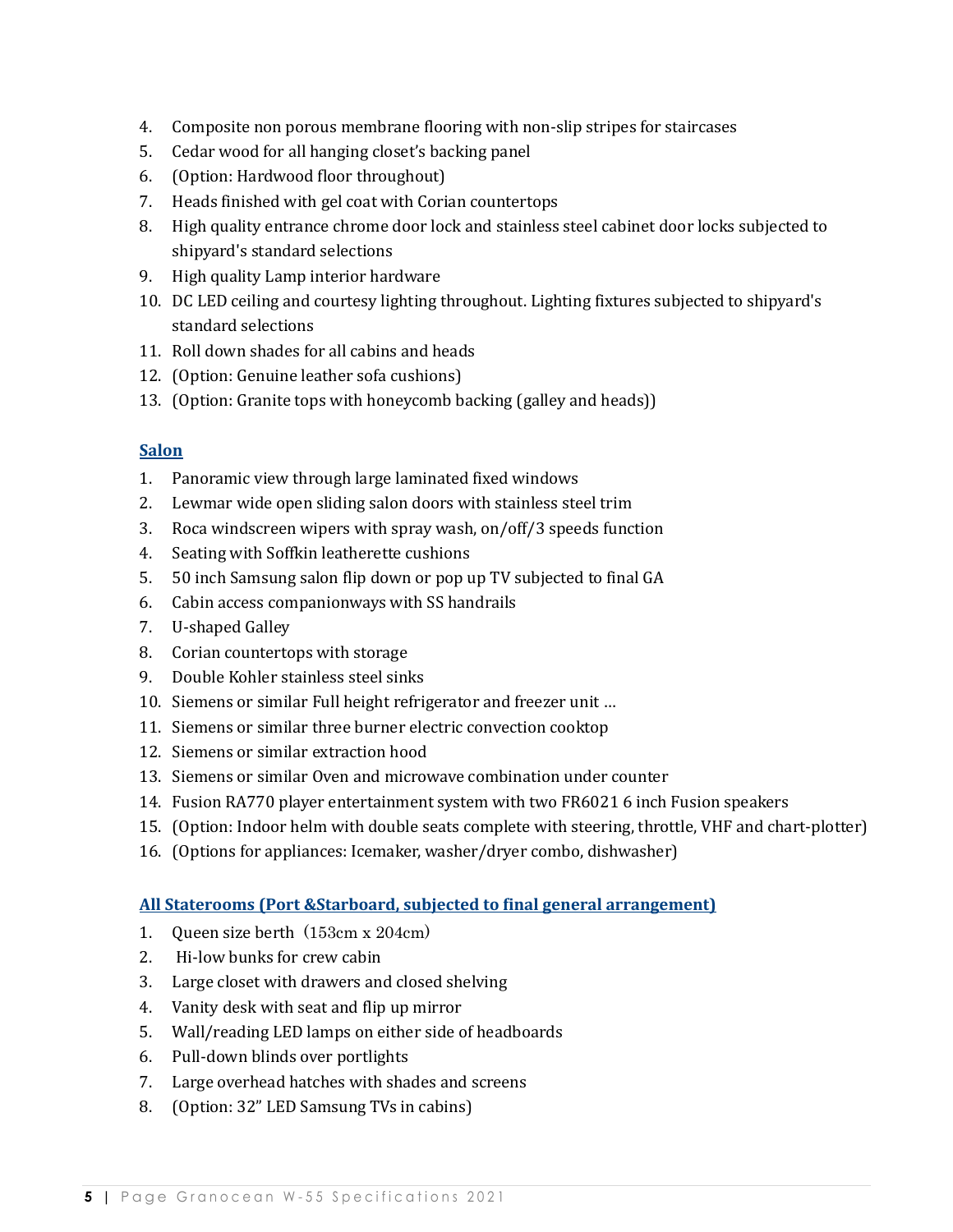## **All Heads & Showers**

- 1. Corian counter tops with Kohler ceramics sinks (Double sinks for master suite, choice of top mount or undermount sinks)
- 2. Storage unit below counter
- 3. Separate shower compartment
- 4. Standard size Tecma toilets with electric freshwater flushed
- 5. Kohler faucet and shower unit
- 6. Chrome towel bars and toilet paper holders
- 7. Exhaust fan in all heads
- 8. Teak grates in all shower stalls
- 9. Mirrors above counter top

## **Engine & Equipment**

- **1.** Two Yanmar 315hp 3800rpm inboard diesel engines with instrument panels, throttles and joystick control at flybridge helm
- 2. Two (2) Hungshen four blade bronze propellers
- 3. Aqua 17 high tensile direct transmission shafts
- 4. PSS engine shaft seal system
- 5. SeaStar electrical hydraulic Steering system, compatible with autopilot system
- 6. Stainless steel emergency tillers
- 7. Fiberglass rudders with Aqua 17 high tensile shaft & reinforcement
- 8. CJR rudder shaft seal system
- 9. Delta T engine compartment ventilation natural intake of air with mechanical extraction of air
- 10. Engine room with sound insulation materials
- 11. Engine alarm system for low oil pressure and high water temperature
- 12. Frigomar inverter air-conditioning system total 58,000 BTU (Salon with two 16kBTUs, Master cabin with one 12kBTU, two guest cabins with 7kBTU each)
- 13. (Option: Spurs Rope cutter)
- 14. (Option: Two (2) Lewmar electric bow thruster 8HP)
- 15. (Option: Additional 16KBTU for enclosed flybridge version)
- 16. (Option: Docking station in cockpit or Yacht Master wireless docking control system)

#### **Plumbing**

- 1. Two (2) integral FRP fuel tanks total volume 3000L with electrical gauge
- 2. Racor 500 series fuel filter/water separators for each engine
- 3. Diesel emergency shut off valve
- 4. Jabsco fuel transfer pump between fuel tanks
- 5. Two (2) integral FRP water tanks total 1000L with electrical gauge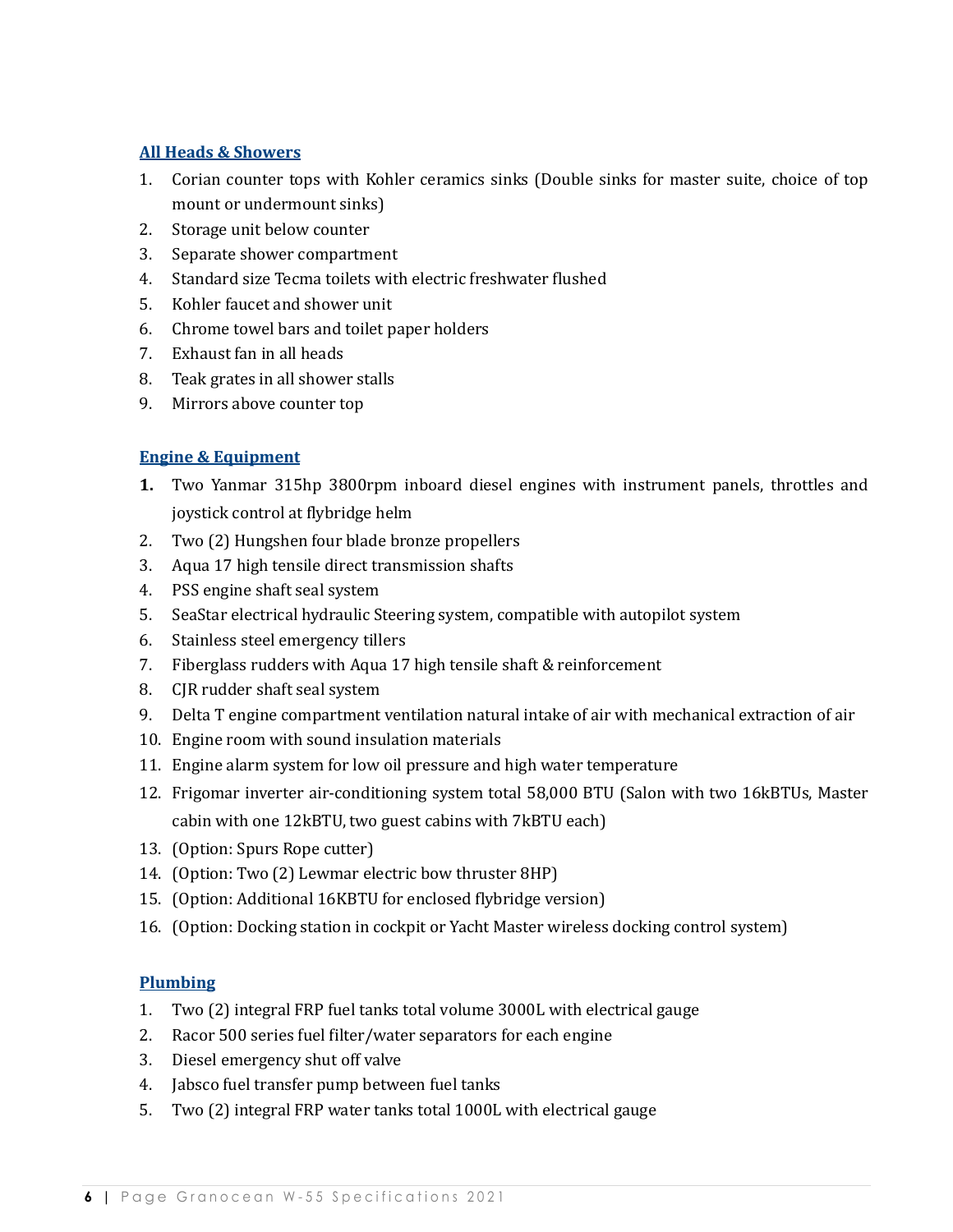- 6. Two (2) 24V electric Jabsco freshwater pump and pressure accumulator
- 7. Freshwater crossover back up system with control valves
- 8. 80L Quick water heater
- 9. Two 72L PVC holding tanks
- 10. All black water discharge overboard directly from holding tank or pump-out from deck
- 11. Shower and sink drains to greywater sump pump
- 12. Four (4) RULE#2000 electric bilge pumps with separate flow switches
- 13. One manual portable bilge pump for emergency
- 14. (Option: Schenker 24V Watermaker 80L/h or 100L/h with commercial filters)

# **Electrical**

- 1. 24V/230V or 24V/120V-240V electrical system
- 2. Kohler Generator set 13.5KW/50Hz/1Ph or 14 KW/60Hz/1Ph, with sound guard, silencer, fuel filter & separator
- 3. Wiring Tinned copper marine cables approved by Lloyds and ABS
- 4. Czone NMEA 2000 network backbone system ready for connection to 3rd party navigation, engine systems and other NMEA 2000 network equipment.
- 5. House bank: 6 deep cycle lifeline (or equivalent) batteries total 24V 600AH
- 6. Two extra 24V 200AH batteries for electric windlass
- 7. Engine Start: 2 set 24V 200 AH AGM lead acid batteries
- 8. Generator start: 12V 120AH AGM lead acid battery
- 9. Separate Victron chargers for starting batteries
- 10. Victron 3000W/230V/24V battery inverter/charger Combo for house
- 11. Led Lighting throughout 24V DC
- 12. 120/240V 50 amp (US market) or 230V 63 amp (Others) shore power inlet with galvanic isolator
- 13. Power circuits protected by circuit fuse and breakers
- 14. Main AC/DC electrical distribution panels
- 15. C Zone monitoring alarm panel
- 16. Electrical gauge with indicator at chart table
- 17. Vimar light switches located throughout
- 17. Vimar water-proof sockets located throughout including engine room
- 18. Electrolysis bonding system via copper strap
- 19. (Option: Four (4) Aqualuma underwater lights two at each stern)

# **Navigation & Electronics**

- 1. One  $(1)$  4-1/2" Ritchie compass
- 2. One set of Hella navigation lights include head, stern, port, starboard & anchor
- 3. 12" Garmin navigation chart plotter at main helm
- 4. Garmin 20nm-36nm Radome
- 5. Garmin depth/speed/fishfinder combo transducer